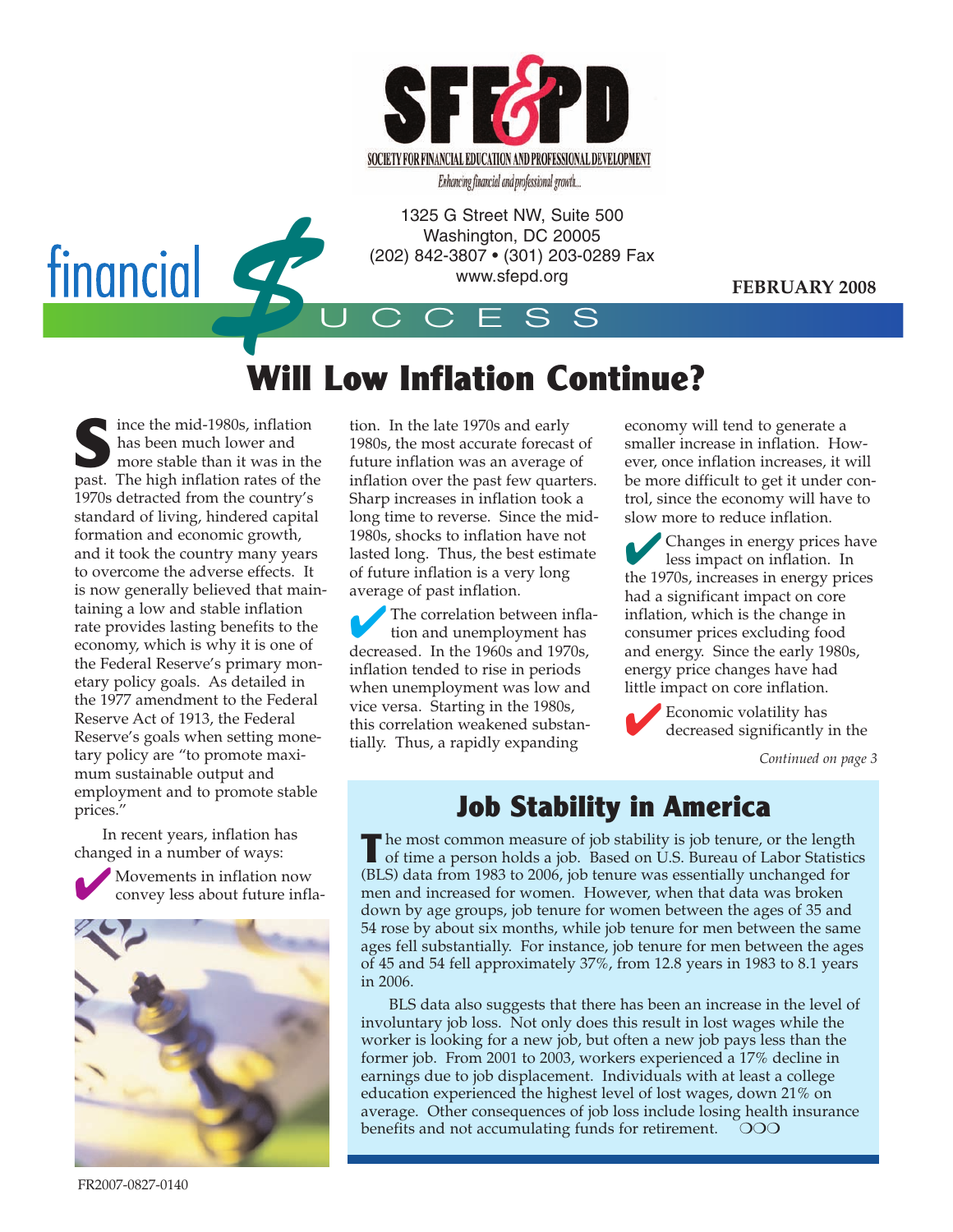## **The Basics of Earnings**

**F** rom an accounting stand-<br>point, earnings are calculated by subtracting operating costs, taxes, and preferred stock dividends from revenue. Those earnings are typically divided by common stock shares outstanding to come up with earnings per share, or EPS. EPS is a convenient way to compare earnings over a period of years, so upward or downward trends can be identified.

The price/earnings ratio, or P/E ratio, is calculated by dividing the stock's price by its EPS. It's one of the most common measures of stock value, both for individual stocks and the overall market. It basically indicates how much investors are willing to pay for a dollar of the company's earnings.

For individual companies, investors' expectations regarding future earnings affect the P/E ratio. Confidence that a company will improve its profitability or remain profitable generally results in a higher P/E ratio. If profits are threatened or weak, the P/E ratio is likely to drop. P/E ratios for the overall market change based on broad market conditions and investors' views about how desirable stocks are compared to other investments.

A company's growth prospects can be evaluated using the price/earnings growth, or PEG, ratio, which is calculated by dividing the P/E ratio by the company's projected earnings growth rate. A PEG ratio of one is considered standard, meaning its growth rate is incorporated in the stock's price. A PEG ratio higher than one means the stock is trading at a premium to its growth rate, while a ratio less than one may mean the stock is undervalued. ❍❍❍

## **What Is Happening to Long-Term Interest Rates?**

**T** ypically, when the Federal Open Market Committee (FOMC) raises the federal funds rate, long-term interest rates react by increasing also. However, between June 2004 and July 2006, the FOMC raised rates 17 times in 1/4 percent increments, from 1% to 5.25%, and long-term rates barely moved.

In the past, a 1% increase in the fed funds rate produced a 0.3% increase in the 10-year Treasury yield (Source: *Economic Letter*, September 2006). Thus, with a 4.25% increase in the fed funds rate, you would expect the 10-year Treasury yield to increase by 1.3%, but it only increased 0.3%.

Similarly, since 1980, the difference between the yield on 3-month Treasury bills and 10-year Treasury notes has averaged 1.79% (Source: The Federal Reserve Board, June 16, 2006). As recently as the end of 2006, the difference was less than 0.5%. Currently, the difference is still only 0.8% (Source: *Federal Reserve Statistical Release*, November 26, 2007).

Why haven't long-term interest rates increased as expected? Returns on bonds have two components — the real component, which compensates investors for the risk of loaning money, and the inflation component, which compensates investors for expected inflation over the bond's term. In recent years, both components have been trending downward:

✔**Real component** — The real component is also called the term premium, since historically investors have received a premium for increasing the term the bond is held. Since the mid-1980s, economic growth has been less volatile, making investors more confident about future economic stability, so they

require less return to hold longerterm bonds. It is also believed that demand for long-term bonds has increased, while supply has not kept pace, bringing down returns.

✔**Inflation component** — Compared to a 5% inflation rate from 1980 to 1999, inflation in industrialized countries averaged 2% from 2000 to 2004 (Source: The Federal Reserve Board, June 16, 2006). Not only has inflation decreased, expectations for longterm inflation are in the 2% range. This has put significant downward pressure on long-term interest rates.

The behavior of long-term interest rates is not unique to the United States — other countries around the world have experienced similar declining patterns. The trend is so widespread that globalization of trade is suspected to be a major factor. Since goods, services, money, and ideas can cross borders so easily now, economies in different countries are tied together more closely. Excess demand in one part of the world can be filled by excess supply in another part of the world, evening out economic activity in individual countries.

This has major implications for monetary policy. Central bankers have control over short-term rates, which is the primary means of implementing monetary policy. Typically, when short-term rates are increased, long-term rates follow. Higher long-term rates reduce consumption and investment, which helps contain inflation. Reducing short-term rates typically reduces long-term rates, which increases economic activity. If those relationships no longer hold, monetary policy will be significantly impacted. ❍❍❍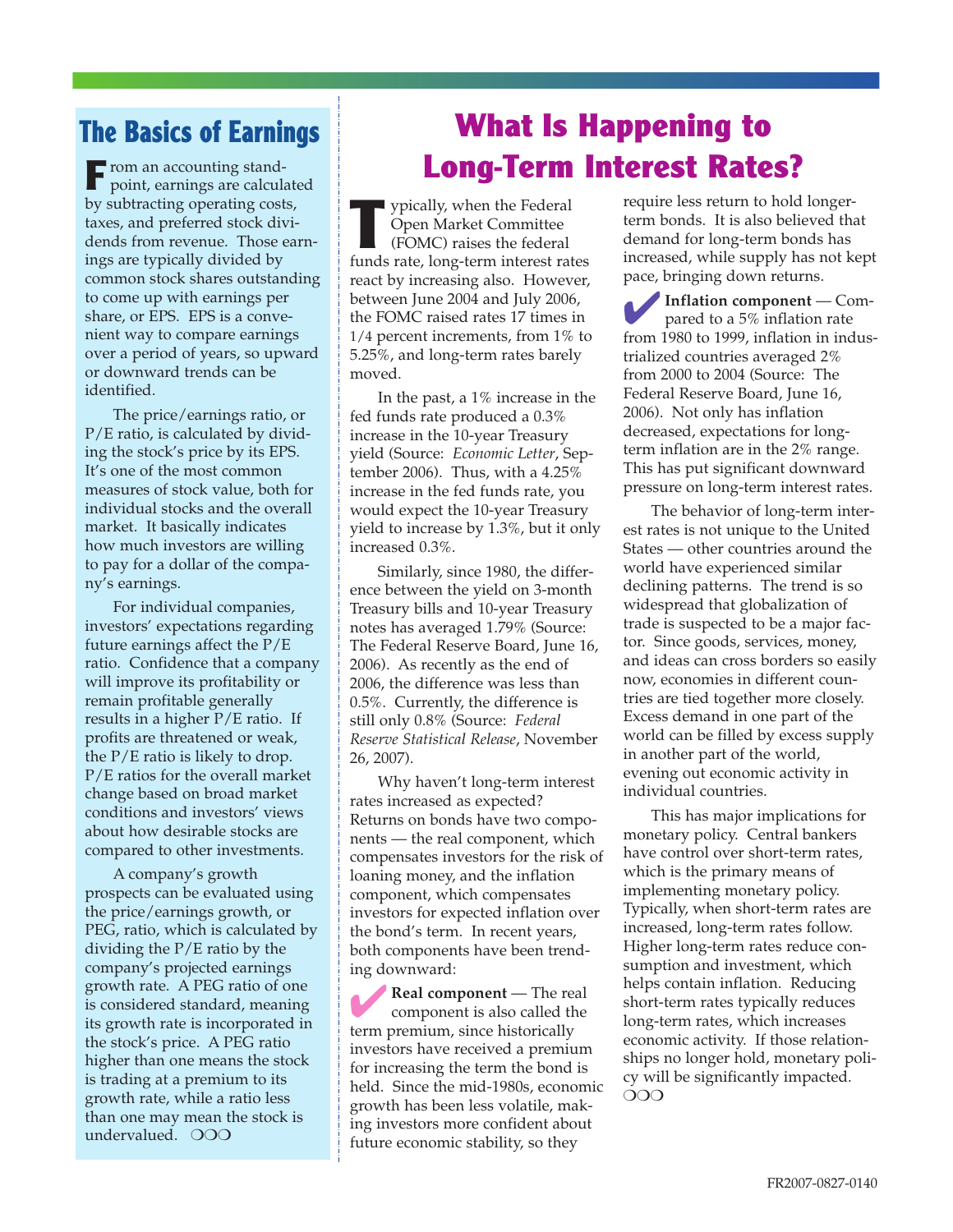#### **Low Inflation**

*Continued from page 1*

United States. Since the mid-1980s, output growth has been 50% less volatile and employment growth has been two-thirds less volatile than the previous three decades (Source: *Business Review*, Quarter 1, 2007). Inflation's volatility has also fallen substantially.

Inflation expectations significantly influence actual inflation. Long-term inflation expectations vary over time, depending on economic developments and current and past monetary policy. U.S. monetary policy has become much more focused on low inflation, and the Federal Reserve has been strongly committed to keeping inflation under control. During the 1980s and 1990s, the Federal Reserve brought inflation down from double-digit levels to approximately 2%, a level that has been maintained for the past decade.

The Federal Reserve has done such a good job that expectations about future inflation have moderated significantly in recent years. Thus, when there is a shock to inflation, the public believes that the Federal Reserve will control the situation, so expectations about future inflation do not change much, keeping inflation under control. A recent example is the substantial increase in oil prices, which has not led to increased inflation or a recession, as it did in the 1970s.

Will low inflation persist for the foreseeable future? Like all questions about the future, this cannot be easily answered. Inflation now reacts less persistently to shocks, which is a result of better monetary policy and inflation expectations. But these circumstances will only last as long as monetary policy meets the public's expectations. Long-run inflation expectations must be monitored closely, and the Federal Reserve must respond aggressively to inflation shocks. ❍❍❍

## **Working toward Your Financial Goals**

**T** o help pursue your financial goals, you need a plan to help you get there. These five basic tips can help:

✔**Set exciting goals.** Putting money aside for a distant goal, rather than spending that money now, is a difficult thing for most people to do. To make it easier, set exciting goals that will motivate you to pursue them. For instance, rather than "saving for retirement," make your goal "to retire at age 60 with \$1,000,000 in investments so I can travel and golf." Then quantify your ultimate goal and interim goals, so you'll have a way to track your progress.

✔**Consult with a financial advisor.** The number of decisions that must be made to help ensure you meet your financial goals can seem overwhelming. Even if you have a basic grasp of some financial areas, you may be unfamiliar with other areas. A financial advisor can help coordinate your entire plan, making sure all financial areas are adequately considered. A financial advisor can also monitor your progress. Sometimes you feel more committed to goals when you know someone else is also watching your progress.

✔**Determine the financial issues that are causing you problems.** Almost everyone has difficulty coming to grips with some aspect of their financial life. Perhaps your credit card debt is becoming burdensome, making it

difficult to find money to save. Maybe you don't understand investing basics and have left your money in a low interest-bearing savings account. Or you may have totally ignored estate planning, leaving your spouse and children at financial risk if

you die. Whatever area is causing problems, resolve to make strides in overcoming it this year.

Spend less than you earn. The amount of money left over for saving is a direct result of your lifestyle. Your lifestyle decisions will impact you now and in the future, since you will typically want a similar lifestyle after retirement. To get a grip on your spending, take time to analyze your expenses and to set a budget. Try reducing nonessential expenditures, such as entertaining, dining out, and vacations. Another strategy is to find ways to spend less for the same things. For instance, obtain car insurance quotes from several companies, placing any premium reductions in savings.

✔**Save it before you see it.** If you have to find money to save every month, you'll likely find there isn't much left after all the bills are paid. Typically, a better strategy is to set up an automatic savings program where money is automatically deducted from your bank account every month and deposited directly in an investment account. Another good alternative is to sign up for your company's 401(k) plan, having funds withdrawn every paycheck. Try to save at least 10% of your gross income. *(Remember that an automatic investing plan, such as dollar cost averaging, does not assure a profit or protect against loss in declining markets. Since such a strategy involves periodic investment, consider your financial*



*ability and willingness to continue purchases through periods of low price levels.)*

If you'd like to discuss these tips or others to help you pursue your financial goals, please call. ❍❍❍